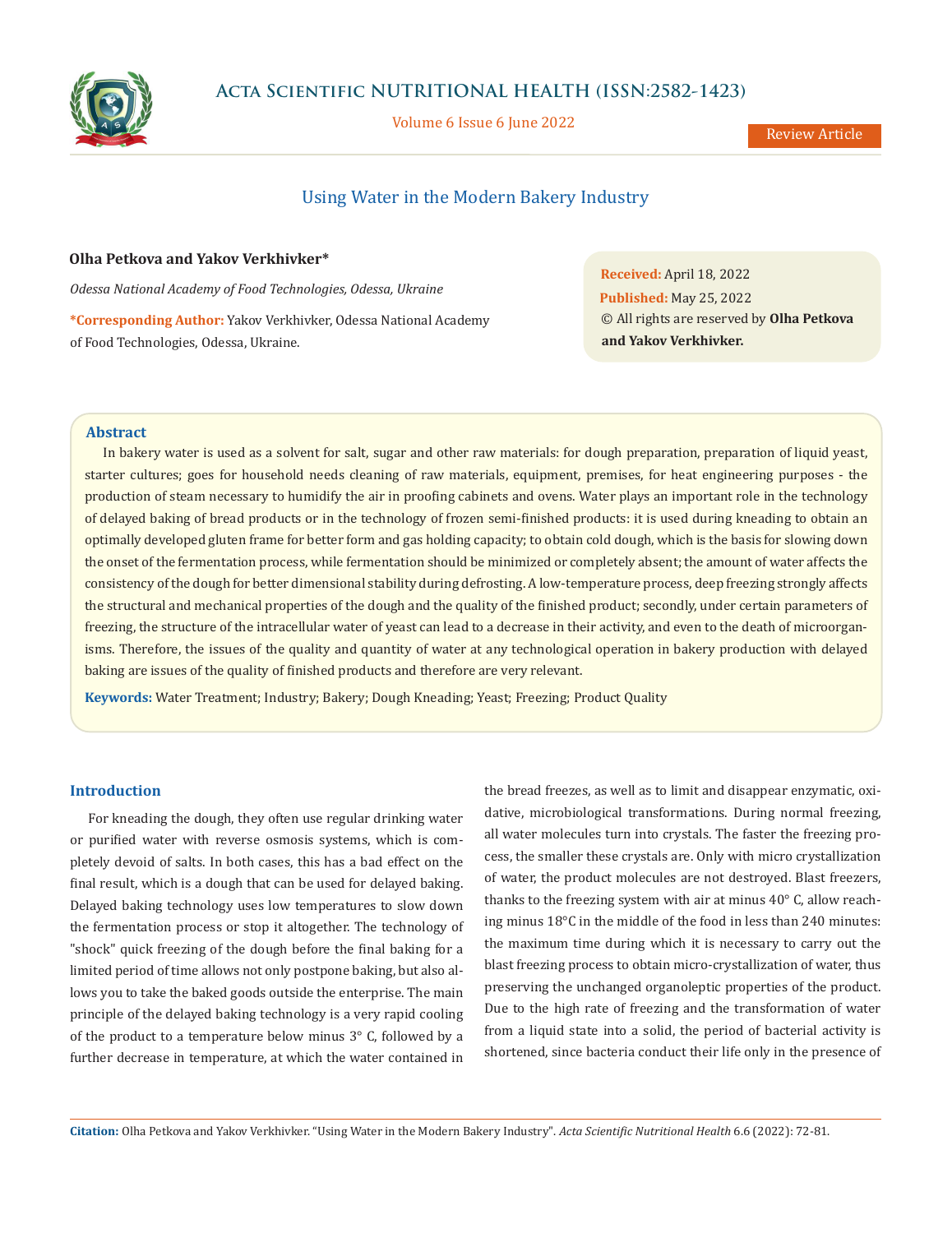liquid water. Bacteria of different types have different temperature limits of vital activity. When frozen slowly, traces of the vital activity of each of the types of bacteria appear in food, while during shock freezing, many of them simply do not have time to develop. The shelf life of quick-frozen food is longer than that of food frozen in conventional chambers. After defrosting, there will be no loss of liquid, the consistency and taste of the product will not change. Blast freezing provides a number of advantages over the conventional, traditional method of freezing food, namely: reduction of product weight loss; increase in shelf life; significant time savings. Due to the properties of water at low temperatures, it became possible to develop a technology for the production of baked goods with delayed baking. Water has a great influence on the quality of the finished product and the efficiency of the freezing process. It is imperative to prepare and control this component in terms of physicochemical (presence of hardness salts), micro-biological indicators, recipe quantity, water parameters before kneading the dough. Therefore, the issues of water treatment, recipes for bakery products, water parameters in the delayed baking technology play an important role and affect the quality of finished baked goods [1-3].

#### **Main part**

#### **Pretreatment of water**

Water used in the production of bakery products must meet all the requirements for drinking water in accordance with the current regulatory and technical documentation. According to these requirements, the water should be transparent, colorless, have no extraneous smell and taste, should be safe in epidemiological and radiation terms, harmless in chemical composition and have favorable organoleptic indicators. For each type of safety and purity of water, standards of maximum permissible concentrations have been approved. The safety of water in epidemiological terms is determined by the relevant standards for microbiological and parasite logical indicators. According to the requirements of microbiological purity of water, the total number of microorganisms in 1 ml of water should not exceed 100, and the number of bacteria of the E. coli group in 1 liter of water should not exceed 3. The number of bacteria forming colonies in 1 ml (when determining the total microbial number) is not must exceed 50 [4]. Of significant importance in the production of bread products of deferred baking is such a physical and chemical indicator as the hardness of water. Water for kneading must be taken clean, meaning not very satu73

rated with mineral salts or coagulants. It is possible to use plain tap water, unless it is unnecessarily fluoridated and chlorinated. The hardness of water is characterized by the content of soluble salts of calcium and magnesium in it. The water hardness value of 1 mol/m3 corresponds to the mass concentration of calcium ion equivalents of 20.04g/m3 and magnesium ions of 12.153g/m3 . There are the following types of water hardness: general, carbonate, non-carbonate and removable. For example, the total hardness of water is expressed by the sum of the molar concentrations of the equivalents of calcium ions ( $1/2C^{2+}$ ) and magnesium ( $1/2Mg^{2+}$ ) in water. The total hardness of drinking water should not exceed 7 mol/m3. The hardness of water for bakery production is not a disadvantage, since moderately hard water favorably affects the rheological properties of the dough, improving its consistency. Excessively hard water slows down the process of alcohol fermentation, when using soft water, the dough acquires the properties of an unfermented semi-finished product. At the same time, soft water has a relaxing effect on the properties of the dough and, accordingly, gluten, and also reduces the intensity of fermentation. Hard water improves the rheological properties of gluten and low flour dough. In the case of chlorinated water, it is important to know the content of residual chlorine in the water, which has an oxidative effect and therefore also strengthens weak gluten. A typical water treatment technology may consist of the following stages: pre-filtration using mechanical equipment, deironing to which demanganation can be added, removal of salt impurities that increase hardness, ultraviolet treatment. The structural scheme of the water purification system depends on its source (underground or surface, central water supply), as well as on the results of its study. After studying these characteristics, a set of technologies that will be used in a particular case is determined.

The main tasks to be solved in the preparation of water for baking confectionery and bakery products, as well as measures to bring this raw material should consist of

- Optimization of organoleptic indicators: clarification, elimination of turbidity and odor, reduction of color intensity; regulation of mineral composition: mineralization of water, partial or complete.
- Reduction of rigidity and alkalinity; reducing the concentration of manganese and iron in water.
- Destruction of bacteria and microbes.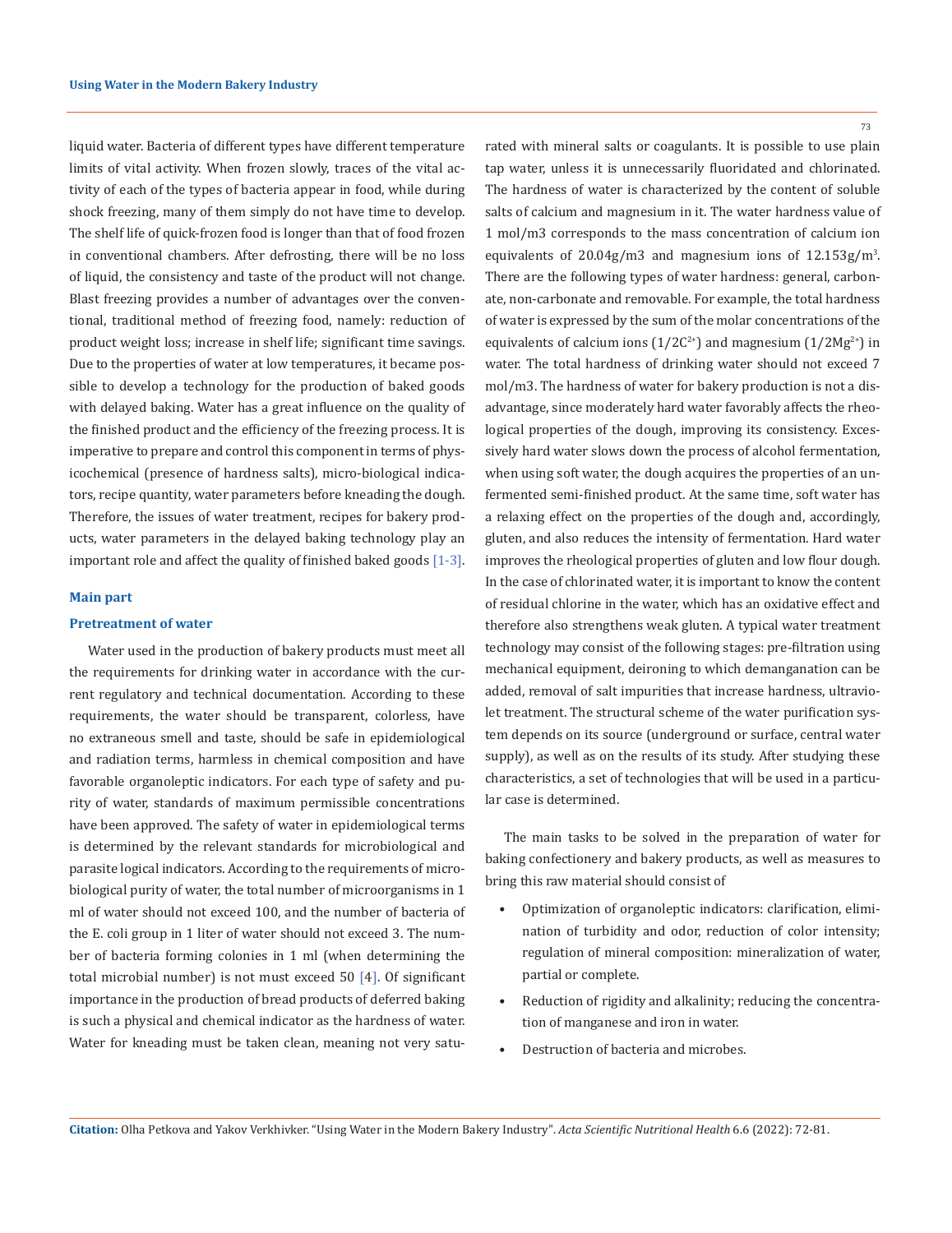- Purification from organic additives and correction of oxidization with permanganate.
- Excretion of salt compounds of heavy metals.
- Removal of radon and other chemical elements with radiation activity.
- Bringing the level of acid-base balance back to normal.

The following technologies should be used for water treatment

- Effect on water with calcium and sodium hypochlorite.
- Demanganation and deironing by the method of using catalytic fillers.
- Sorption.
- Clarification.
- Mitigation with cat ionized sodium.
- Ozonation.
- Use of ultrafiltration.
- Demineralization, mitigation by reverse osmosis.
- Enrichment of water with oxygen (pressure and non-pressure).
- Ultraviolet treatment for the purpose of its disinfection [4].

#### **The use of water in the technology of bakery products**

The role and properties of water are important at all stages of the technological process, determining the properties of semi-finished products, the degree of intensity of the complex of processes of their maturation. The formation of dough from flour and water is the process of plasticization of dry, solid hydrophilic chemical compounds of grain, in which water acts as a substance that weakens and destroys the internal bonds between molecules and aggregates with their subsequent replacement by hydrogen bonds. The moisture of colloidal capillary-porous bodies, which include flour, dough and bread, depending on the value of the binding energy, can be divided into four types: chemically bound, adsorption-bound, capillary-bound and osmotic ally retained. The process of swelling of flour takes place under the influence of osmotic moisture absorption, in the presence of water-soluble substances inside the colloidal particle. The difference in concentrations at the boundary of dispersed phases creates a difference in osmotic pressure, under the influence of which moisture penetrates into the colloidal particle. The absorption of moisture in this way is called sorption or

swelling. The absorption of swelling moisture occurs without the release of heat and concentration but causes an increase in volume and changes the swelling pressure. In addition to adsorption and osmotic absorbed moisture in colloidal capillary-porous materials can be capillary moisture retained by the forces of macro- and micro capillaries. The water held by these forces has a negligible binding energy to the material, conditioned by surface tension forces. This type of water is called free moisture. In the hydrolytic processes occurring in the dough and bread, water is involved, capable of entering into chemical reactions, that is, free. Wheat dough of normal consistency contains about 0.19 grams of bound water per 1 gram of flour, which corresponds to 35% of the mass of water in the dough. Free water appears at a humidity of water-flour mixture of 24%, an increase in humidity to 59.5% does not lead to an increase in the content of water bound in it. In wheat flour dough, about 65% of the water is in a free state and participates in biochemical reactions [5,6]. Water is one of the main ingredients of the dough. The ratio of water and flour has a significant impact on the basic properties of the dough (viscosity, plasticity, extensibility, elasticity, etc.) and, ultimately, on the quality of bread. The water absorption capacity of flour is the most important indicator, on which the properties of the dough, the course of the technological process, the quality of bread, the output of finished products, technical and economic indicators of production depend. The water absorption capacity of flour is determined by the ratio of the amount of water absorbed by the flour, taking into account its calculated humidity, provided that the dough of the required consistency (500 units of the pharynograph) is obtained and this indicator depends on the amount of water absorbed by the individual components. The drier the flour, the more water it can absorb when kneaded. Therefore, the norms of bread yield are set for flour with a certain "basic" humidity (14.5%) and are adjusted accordingly when producing bread from flour with less or more humidity. The amount of water in wheat dough depends on a number of conditions

# **The type of products largely determines the amount of water in the dough.**

For each type of bread products, the standard establishes the maximum permissible humidity of the crumb or the whole product. The norm of the maximum permissible humidity of this product determines the maximum humidity of the dough, and in this regard (taking into account the recipe of the dough and the humidity of the flour) and the amount of water added to 100 kg of flour. The

**Citation:** Olha Petkova and Yakov Verkhivker. "Using Water in the Modern Bakery Industry". *Acta Scientific Nutritional Health* 6.6 (2022): 72-81.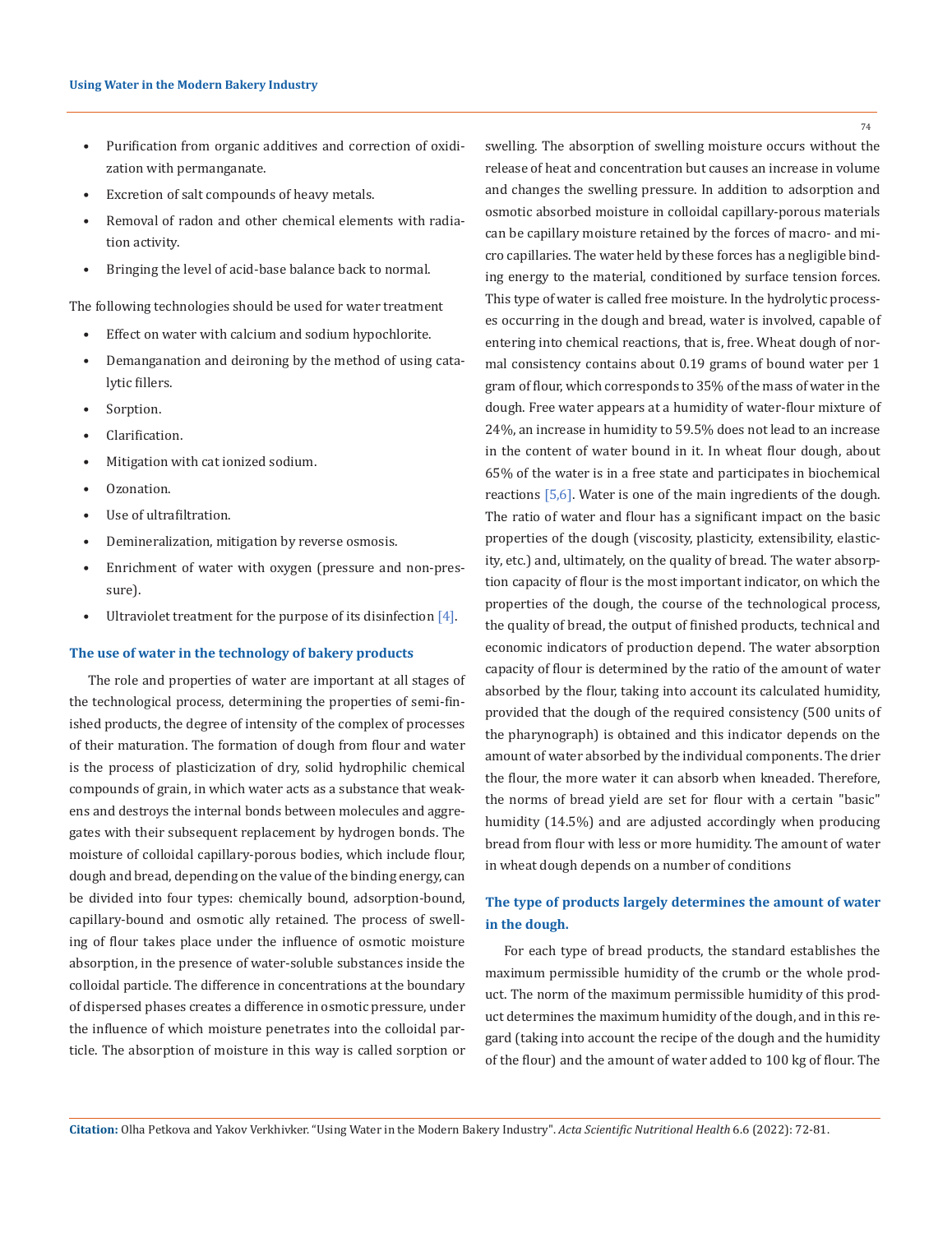lowest humidity has a dough for lamb products, the greatest - for molded bread from wallpaper flour; the yield of flour also affects the amount of water in the dough. The higher the flour yield, the more water can be contained in the dough. This is due to the fact that the particles of grain shells contained in flour of high yields have the ability to bind water in greater quantities than endosperm particles [7,8].

The amount of sugar and fat that is added to the dough according to the recipe significantly affects the amount of water that should be added when kneading the dough. The more sugar and fat in the dough, the less water is required. When sugar is added to the dough that contains only tenths of a percent of moisture, and therefore «drier» than flour, the dough still seems to be diluted and as a result of this, the amount of water that would need to be added to obtain a dough of normal consistency decreases. The dehydrate effect of sucrose leads to liquefaction of the dough due to the fact that the amount of water osmotic ally bound by proteins in the dough decreases with the addition of sugars, so the content of the liquid phase of the dough increases and the dough becomes more "liquid". Adding fat to the dough also dilutes it somewhat. Therefore, when introducing significant amounts of sugar and fats into the dough, it is necessary to reduce the amount of water added during kneading accordingly. If the dough formulation includes milk containing about 88% water, or eggs, the amount of water in the dough also has to be reduced accordingly. The strength of the flour determines the rheological properties of the dough from it. Therefore, the stronger the wheat flour, the relatively higher the amount of water that should be applied to the dough to obtain bread with the greatest volume and better porosity. When processing weak flour, the properties of the dough during the fermentation period deteriorate greatly. The dough is thinned and sticky, making it difficult or even almost impossible for pieces of dough to pass through rounding and seaming machines. When stretching, test blanks are very quickly and strongly blurred. In this regard, the amount of water introduced into the dough from weak flour has to be reduced, and the dough is prepared with humidity, often even less than is permissible from the point of view of the norms of humidity of the bread of this variety of products. This, of course, entails a decrease in the yield of products and a deterioration in the economic indicators of their production  $[9]$ . The amount of water in the dough is also affected by the methods of preparing the dough, technological

75

modes, the use of improvers and other factors. The use of intensive kneading or enhanced machining of the dough increases the water absorption capacity of the flour due to, probably, the redistribution of water between protein substances and starch. When using brews, the water absorption capacity of the dough increases due to an increase in the binding of water with pasteurized starch. Food additives (improvers) affect the rheological properties of the test. With the intensification of oxidative processes in the dough as a result of the action of certain improvers, the water absorption capacity of the test increases [10,11]. The introduction of water into the dough is essential for the processes that occur at all stages of the preparation of bread. With the participation of water, a complex of biochemical reactions is carried out. The amount of water depends on the processes of vital activity of yeast and other microorganisms, the rate of their reproduction, the intensity of alcohol and lactic acid fermentation. Water with a pH above 8 due to the greater content of alkaline salts in it neutralizes the acids formed during fermentation and negatively affects the vital activity of yeast [12]. Given the important technological role of humidity of semi-finished products, water is included in the complex of controlled indicators of their quality, because the humidity of the dough actually predetermines the humidity of the bread pulp, regulated by the standard. In the furnace, their volume increases to a constant on the surface formed a strong crust. Its color and thickness during baking are constantly changing. There is a hardening of the crumb and the formation of a structure characteristic of the finished bakery product. The spread of heat goes from the crust to the inner layers of the dough. The baking process can be divided into three stages: I - moisturizing, II - basic baking, III - baking. They are characterized by the temperature and relative humidity of the baking chamber environment, respectively:  $t = 100-120$ °C, w = 60-70%, t = 200-260°C, w = 0%, t = 160-180°C, w = 0%. Dough blanks, entering the baking chamber, fall into the humidified zone, moisture exchange in this zone occurs due to the fact that the temperature of the dough blanks is 29-30° C (below the dew point), so the moisture condenses on the surface and is partially absorbed by the test blanks, the mass of which increases by about 1%. This process is of great technological importance. If there is little moisture in the first zone of the baking chamber, then a crust is intensively formed, and the volume of dough blanks continues to grow. At the same time, explosions are formed on the surface. Sometimes uncontrollably increase the volume of steam supplied to the first zone

**Citation:** Olha Petkova and Yakov Verkhivker. "Using Water in the Modern Bakery Industry". *Acta Scientific Nutritional Health* 6.6 (2022): 72-81.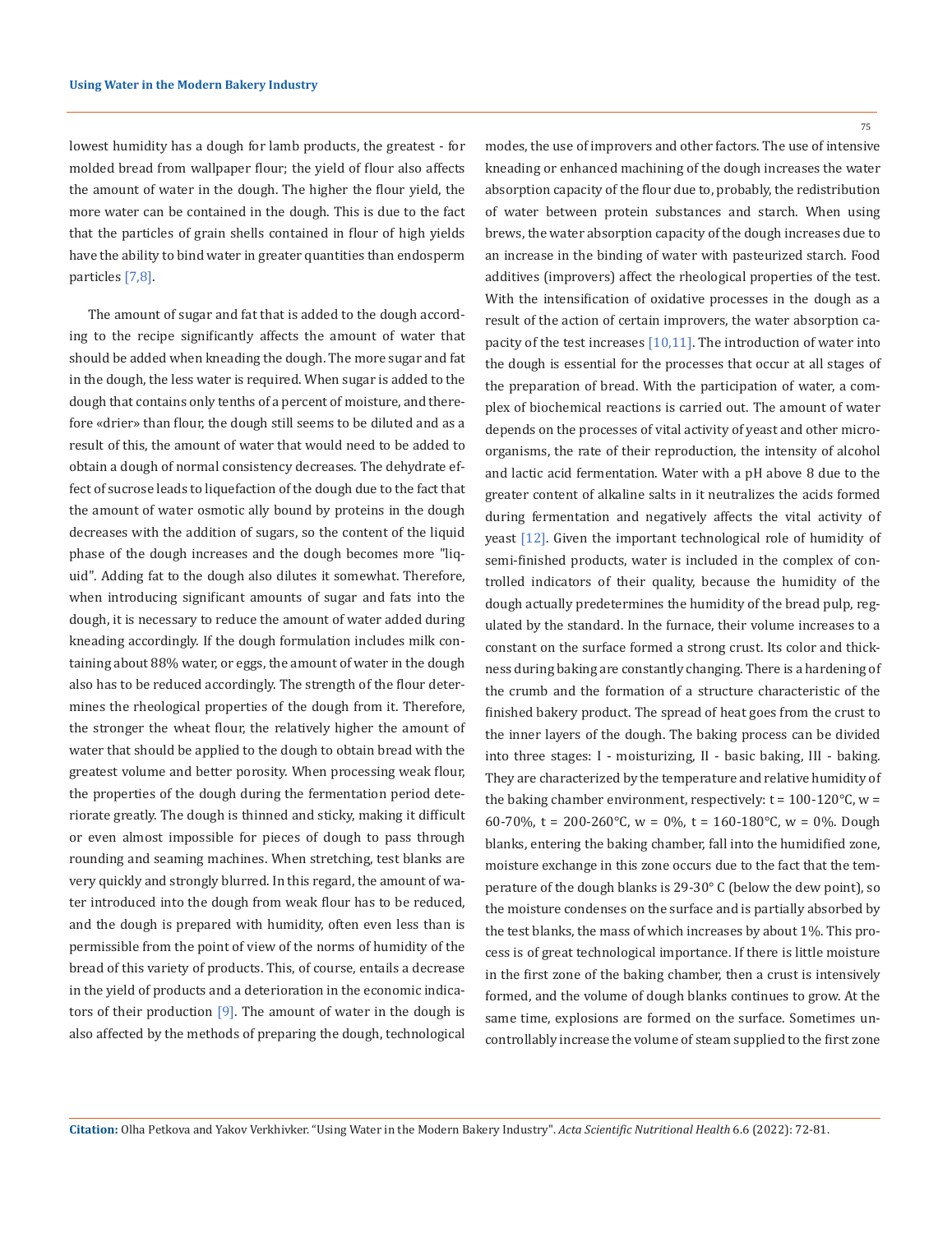of the furnace. In this case, the crust is thin and wrinkles and breaks during storage. Moistening of dough blanks should occur for a maximum of 5 minutes, and each type of product corresponds to its own degree of moisture. Sorption of moisture by test blanks depends on the temperature and degree of moistening of the baking chamber, the properties of the dough blanks, etc. After warming up the dough blanks to 100° C, moisture gradually evaporates from the surface until the moisture content of the crust is equal to 0. The crust has low moisture and thermal conductivity therefore, it is necessary to raise the temperature when the dough blanks enter the II baking zone. In the II baking zone, the temperature of the baking chamber rises from 100° C to 200-260° C, the crust stabilizes, warming up goes from the surface to the center. When the moisture content of the crust becomes equal to 0, the balance between the outer and inner layers is disturbed. Due to diffusion, moisture begins to migrate from the center to the peripheral layers. But the low moisture and thermal conductivity of the crust resists this movement. At this time, from the periphery to the center, moisture will move under the pressure of the temperature gradient (the phenomenon of thermal moisture conductivity). Since the temperature difference is significant, the movement of moisture to the center is more intense. Therefore, in the central part of the bread, the humidity is 2-3% higher than the initial one. In the II zone, the transfer of moisture mass by thermal moisture conductivity is greater than due to diffusion. After the formation of the crust, evaporation is asked into the subcortical space and slowly deepens to the center. Unlike Zone II, Zone III is characterized by a lower temperature. The movement of moisture due to diffusion and thermal moisture conductivity is leveled, the subcortical layer has a temperature of up to 100° C, and the center of the bread is 98-99° C. The hydrolysis of part of the starch and proteins under the action of amyl lytic and proteolysis enzymes increases. Dextrin's formed during the hydrolysis of starch on the surface of dough blanks dissolve in condensation, contributing to the formation of a glossy crust. When the crust temperature reaches 100° C, redox reactions between sugars, acids and proteins begin to develop. As a result, the reaction of melanoidin formation intensively proceeds, giving the crust color, aroma and taste. When preparing the dough, proteins intensively absorb moisture, about 2 times its own mass. After planting the dough blanks in the furnace at 45-50° C, the proteins begin to denature, while moisture is released. Denaturation of proteins stops at 60-65° C. Starch absorbs the moisture lost by proteins, due to which it swells and at 68-72° C is pasteurized. But for

complete pasteurization there is not enough water, which needs 2-3 times more than is in the dough. Such limited pasteurization of starch proceeds until the end of baking. Denaturation of proteins and pasteurization of starch leads to the formation of bread pulp. After planting test blanks in the oven, their volume quickly increases by about 10-30%, which is facilitated by the elasticity of the crust. The role of the crust is that it serves as an obstacle to the removal of  $CO_2$  and the penetration of microorganisms during [13-15].

One of the main indicators by which the consumer evaluates the quality of bread is the degree of its freshness or callousness, the compressibility of the pulp. The staleness of bread is determined by changes in the structural and mechanical properties of the pulp and crust, which loses its hardness and shine, taking moisture from the pulp and surrounding air. As you can see, water also plays a big role here. Starch pasteurized in the baking process over time releases the moisture absorbed by it and passes into the previous state characteristic of flour starch. Starch grains are compacted and significantly reduced in volume, air layers are formed between them. Free moisture released by starch, when the product is stale absorbed by proteins and partially evaporated, and also remains in formed air layers. Gluten in the process of stale bread is not inert: it is stronger than starch, binds moisture, and therefore more difficult to release it. The process of stale bread is accompanied by changes in the protein part of the pulp, leading to a compaction of its structure and a decrease in hydration ability. However, these changes occur 4-6 times slower compared to the rate of aging of starch, which is 5-7 times more than protein. Therefore, we can assume that in the process of stale bread, the main role is played by changes in the starch of the pulp. Bakery products belong to the traditional and most important products of human nutrition. Modern society imposes certain requirements on the assortment and quality of bakery products. Food products with a preventive orientation are in special demand. These include bakery products using various herbal additives, fruit and vegetable fillings containing a wide range of carbohydrates, nitrogenous substances, glycosides, vitamins, mineral salts, organic acids, tannins and aromatic substances. The method of processing and storage of the resulting semi-finished products is also important. One of the promising technologies in the bakery industry is the technology of preparing bakery products from frozen semi-finished products. Frozen bakery products are products pre-frozen to a temperature of 18°

**Citation:** Olha Petkova and Yakov Verkhivker. "Using Water in the Modern Bakery Industry". *Acta Scientific Nutritional Health* 6.6 (2022): 72-81.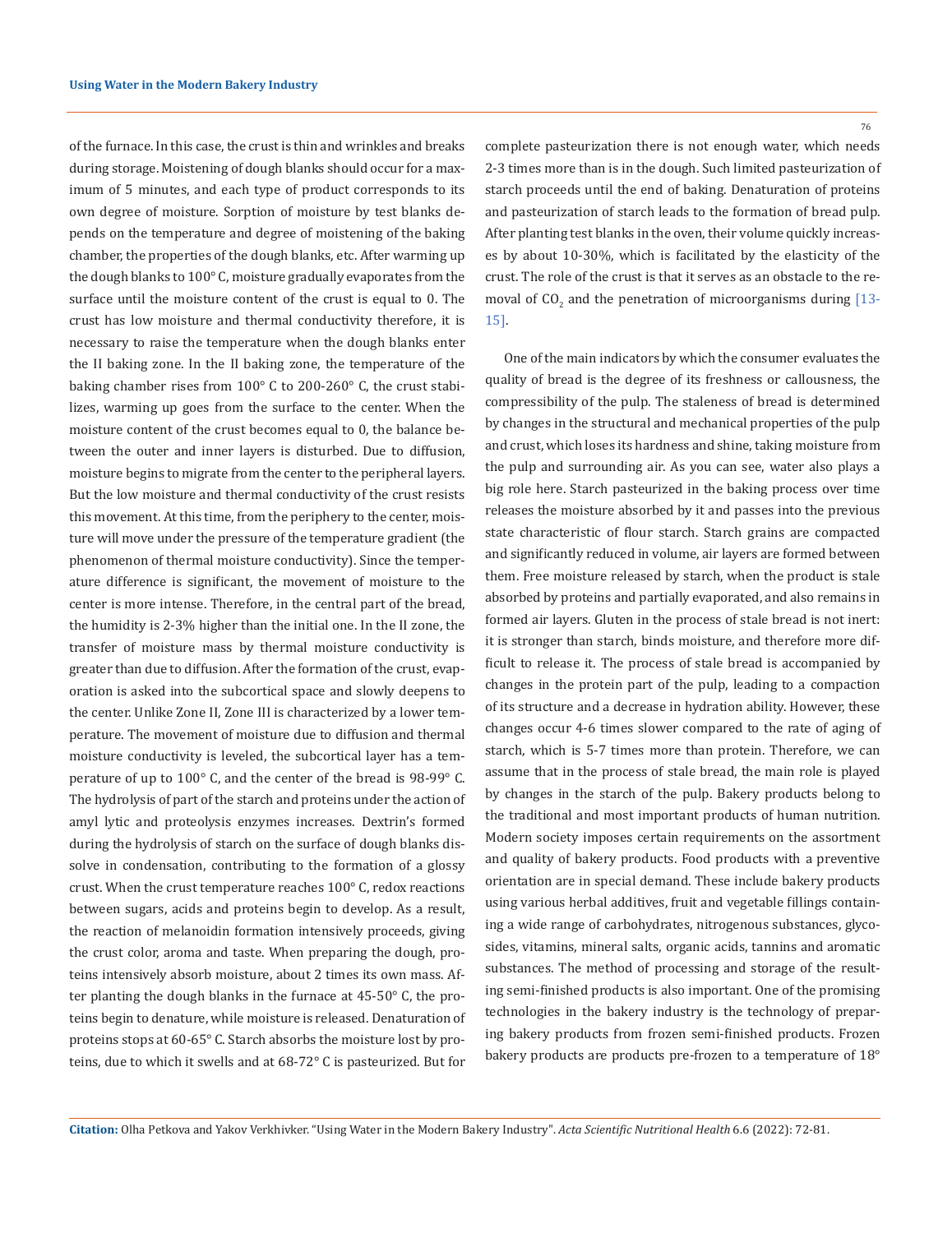C. They can be raw, or they can be partially cooked. An intensive dough mixture is important, the temperature of which should be 16-20° C. For this, ice water and dry ice are used. Fermentation of the dough after kneading should be minimized. Yeast is used fresh. They are introduced 3-5 minutes before the end of the kneading and very actively mixed for uniform distribution. The amount of yeast is increased, compared to the traditional kneading. For bakeries it is 5-7%, for butter 7-10%. The rate of laying yeast depends on the duration of storage of frozen dough semi-finished products. The amount of salt also increases to 2% by weight of flour. Salt slows down oxidation at the beginning of kneading, slows down fermentation, retains water and promotes a thin crust  $[16]$ . Deep freezing is the main stage in the technology of manufacturing frozen dough semi-finished products. For the freezing process, "shock" freezing chambers of various types are used, depending on the volume of production: dead-end, tunnel or spiral. It is important that all the necessary parameters are met to ensure the quality of the final product. The presence of air circulation in the shock chamber in conjunction with the optimally low temperature provide an indispensable kinetics of freezing of the test work piece. The duration of freezing of test semi-finished products should provide a temperature in the center of minus 12-18° C. Also, the process will depend on the semi-finished product itself (shape and size). The larger the specific surface of the work piece, the more uniform is the freezing (it is recommended to make flat blanks weighing no more than 300 grams). The rate of freezing depends on the recipe of the product. The presence of sugar reduces the crystallization temperature of water, that is, its transition from a liquid state to a solid state will occur much later compared to a test blank from a simple dough. During normal freezing, all water molecules turn into crystals. The faster the freezing process, the smaller these crystals are. Only with the micro-crystallization of water, the product molecules are not destroyed. Shock freezers, thanks to a powerful freezing system with air at a temperature of minus 40° C, allow you to reach a temperature of minus 18° C in the center of the products in less than 240 minutes: the maximum time during which it is necessary to carry out the shock freezing process to obtain micro-crystallization, thus preserving the unchanged organoleptic properties of the product. Due to the high rate of freezing, the period of activity of bacteria is also reduced. Bacteria of different types have different temperature limits of vital activity. With slow freezing of products, traces of the vital activity of each of the types of bacteria appear, while with shock freezing, many of them simply do not have time to

77

develop. Thus, the shelf life of quick-frozen products is higher than that of products frozen in conventional chambers. After defrosting, there will be no loss of liquid, the consistency and taste of the product will not change. Shock freezing gives a number of advantages compared to the usual, traditional method of freezing products, namely: reducing the loss of product weight; increase in shelf life; significant time savings. For bakery products (rye bread, wheat, small-piece bakeries and butter, doughnuts, yeast and yeast-free puff pastries, pizzas, etc.) the following options for deferred and shock technologies can be used: test blanks of delayed resistance; dough blanks frozen after division; dough blanks frozen after molding; partially distributed dough blanks; quipped frozen dough semi-finished products; partially baked dough semi-finished products; baked products.

For flour confectionery (pies, mousses, biscuits, cakes, etc.): baked semi-finished products for cakes, pastries, muffins; baked and decorated products (creams, fruits, etc.).

The easiest and most affordable way is the delayed proofing technology. For the technology of production of bakery products from frozen semi-finished products, the issues of the state of water in frozen products occupy an important place, since the freezing method is the main one for long-term storage of food worldwide [17-19]. In the technology of bakery production, freezing is widely used in order to slow down or interrupt the fermentation of the dough and to preserve the finished product. Currently, the use of freezing is practiced at various stages of the technological process: after kneading, at various stages of stretching and baking semifinished products. The main problem in cryogenic technologies of bakery is the deterioration of the quality of finished products, in particular, a decrease in specific volume and shape resistance, as well as the separation of the crust from the crumb, its fragility and fragility. Freezing of semi-finished products of bakery production is a complex process that leads to a change in their microbiological, rheological (structural-mechanical) and thermo physical properties. To optimize the process of production of bakery products based on frozen semi-finished products, it is necessary to study the complex of processes occurring at the stages of freezing, storage, defrosting, stretching and baking. Gluten proteins, flour enzymes, yeast cells and lactic acid bacteria are especially susceptible to profound changes. Starch is resistant to low-temperature processing, but its destruction occurs when the water in the starch freezes.

**Citation:** Olha Petkova and Yakov Verkhivker. "Using Water in the Modern Bakery Industry". *Acta Scientific Nutritional Health* 6.6 (2022): 72-81.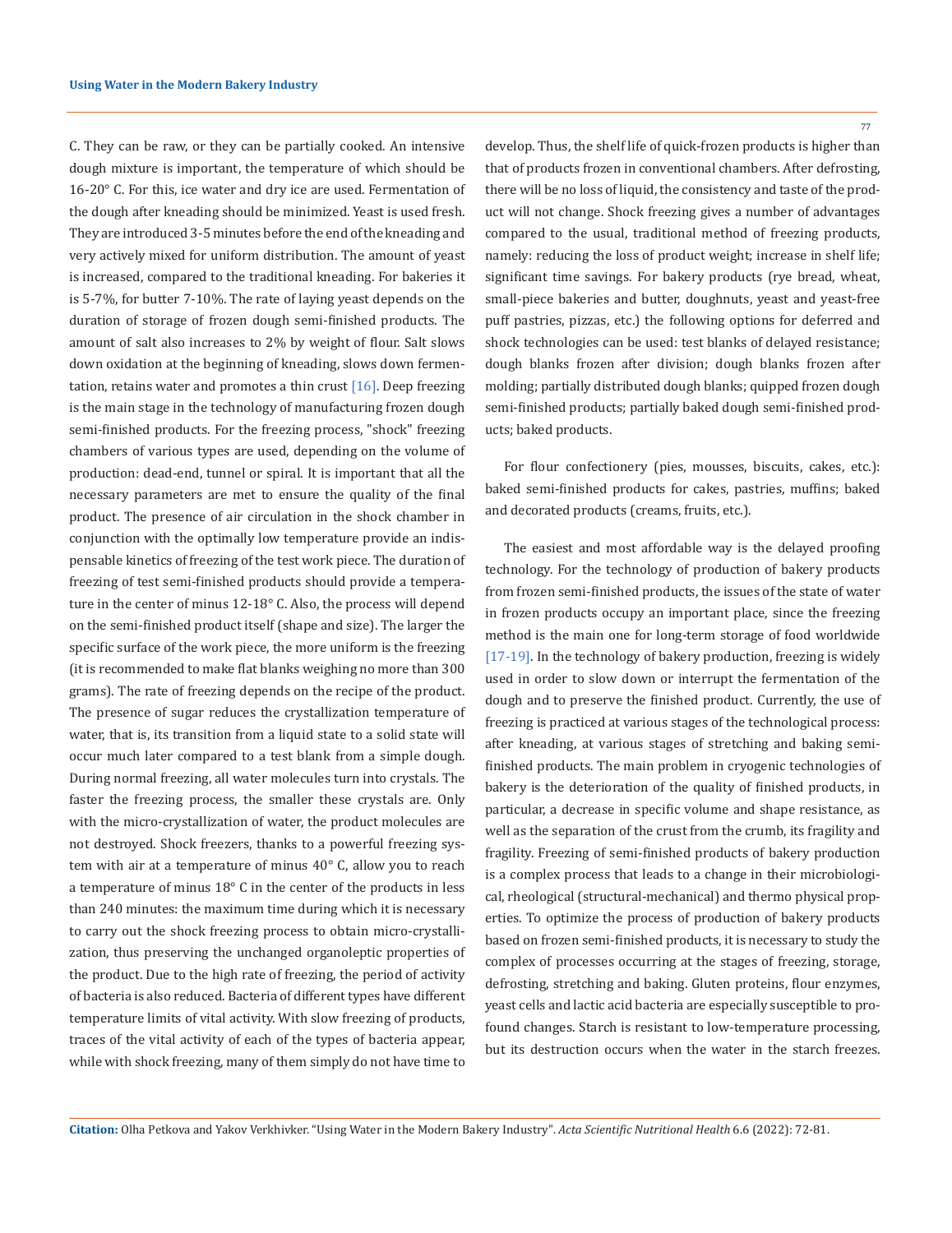Changes in the structural and mechanical properties of the dough occur as a result of recrystallization of ice, which causes a weakening of the three-dimensional protein structure responsible for gas retention in the dough. The negative effect of freezing on the structural and mechanical properties of the dough and the quality of the finished products is mainly due to damage to the protein matrix by ice crystals, as well as other factors. The ice formed in the dough during freezing is a viscoelastic elastic medium with abrupt changes in physical and mechanical properties at the interfacial boundaries, has an inhomogeneous macrostructure: large ice crystals with inclusions of the product substance form separate grains, between which there are local zones of solutions of various salts, the same zones are inside the ice grains. It should be borne in mind that during freezing and subsequent storage, the dough under the influence of various processes undergoes changes. Therefore, the original properties of products are not fully restored during defrosting. The effect of the processes of freezing and defrosting on the quality of products in the thawed state, the researchers explain from the standpoint of the theory of crystallization of water. The freezing rate is a decisive factor affecting the number, size and uniformity of the distribution of ice crystals in the dough. The size of the crystals depends on the degree of preservation of the integrity of the natural structure of the dough. The degree of destruction of the structural elements of the dough also depends on the depth of autolytic processes at the time of freezing. In addition, during storage, there is an increase in ice crystals, further deepening of autolytic processes, the phenomenon of "aging" of protein colloidal systems and membranes of yeast cells, which negatively affects the final product. Changes in the colloidal structure of the dough caused by the redistribution of water and an increase in the concentration of the liquid phase during freezing are reflected in the value of the moisture-binding capacity after their defrosting. They are the greater the higher the speed and the lower the freezing temperature. The main reasons for the formation of water during the freezing-defrosting process are: denaturation of proteins as a result of the separation of water from the protein substance; the increase in the concentration of minerals in solutions contained inside and outside the fibers, etc. The degree of influence of these factors is determined by the rate of crystal formation and the depth of the phase transformation of water. In order to restore the moisture content in the dough, moisture must first undergo a phase transformation (ice-water), and then penetrate and recover in those protein substances and colloidal systems from which it diffused into

78

the intercellular space during freezing and storage with the help of diffusion-osmotic forces. The ability of protein substances and colloidal systems to absorb and bind this moisture is determined by their biological activity, which depends on the modes of refrigeration of products, including defrosting [20-23]. Freezing to - 18° C and cooling at  $+5^{\circ}$  C allows you to work more efficiently, reducing product preparation time, reducing the amount of space required for storage of finished products and improving the quality and safety of products. Baking - the final stage of preparation of bread products, finally forms the quality of bread. In the process of baking, microbiological, biochemical, physical and colloidal processes take place inside the test piece. Test blanks are heated gradually, starting from the surface, so all the processes characteristic of baking bread do not occur simultaneously in its entire mass, but in layers, first in the outer and then in the inner layers. The speed of heating the dough, bread in general, and hence the duration of baking depends on a number of factors. When the temperature in the baking chamber (within certain limits) increases the heating of the workpieces and reduces the duration of baking. The moisture content of the hot bread crumb (in general) increases compared to the moisture content of the dough due to the moisture transferred from the top layer of the workpiece. Due to lack of moisture, the gelatinization of starch is slow and ends only when the central layer of bread dough is heated to a temperature of 96 - 98° C. Above this value, the temperature in the central layers of the crumb does not rise, as the crumb contains a lot of moisture the heat will be spent on its evaporation, not on heating the mass.



**Figure 1**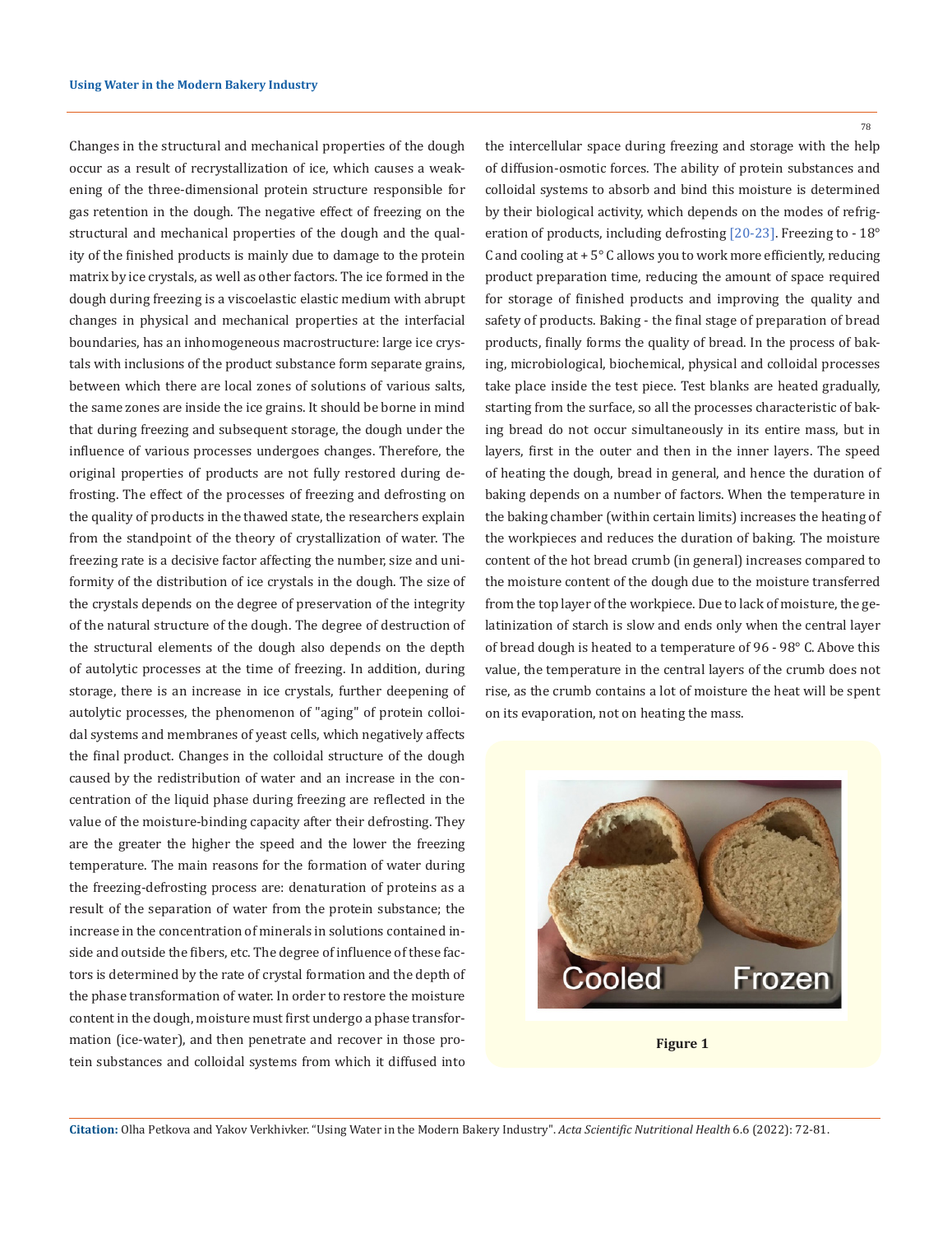Defects of crumb - poorly kneaded dough, lag of crust from crumb, hardening, crumbliness, uneven porosity and unbaked crumb. Defects of the crumb occur when using flour obtained from sprouted grain, or when adding excess water, resulting in unbaked and sticky crumb. In technologies with deferred baking for bakery products, various fruit and vegetable semi-finished products can be used as a filling in the form of concentrated puree, a mixture of pieces of fruits and vegetables with puree. Such fillings can be stored separately from the dough blanks and together with them. In the case of separate storage of the filling - semi-finished products are preserved in an aseptic way. With aseptic canning, the product is briefly sterilized in a thin layer "in the stream" at elevated temperature, quickly cooled and packed under sterile conditions in a pre-sterilized container with capping under aseptic conditions [24-26].

Sterilization "in the stream" with aseptic packaging can significantly simplify the heating process and quickly cool the product, which is especially important for puree with high viscosity and thick consistency. The main parameters characterizing the sterilization process are the temperature to which the sterilized product must be heated and the holding time during which the product is heated. The sterilization temperature depends on the pH value and the acidity of the sterilized product. The higher the acidity of the product, the lower the value of the active acidity (pH) and the lower the sterilization temperature may be, since microorganisms are very sensitive to the value of the active acidity of the medium. In acidic products, many pathogens cannot develop [27-30]. Low-acid liquid foods are more exposed to microorganisms and pathogenic bacteria than high-acid foods (e.g., fruit juices). Aseptic technology allows at least six months to keep food safe and fresh without cooling or adding preservatives. Foods better retain color, texture, taste and nutritional value. Along with the preservation of the original properties of the product and a significant reduction in the duration of processing, aseptic canning has a number of advantages: ensuring the same quality of the canned product with a constant sterilization mode, regardless of the size and shape of the container, since the transfer of heat through a layer of product of different thickness is excluded

• Increase without prejudice to the quality of shelf life of canned products, since as a result of short-term sterilization, their complete sterility and more accurate control of sterilization are achieved, since the adjustable value is the temperature of the sterilized product, and not the coolant (as in autoclaves).

Significant cost savings due to the continuity and short duration of sterilization, cooling, automation of the production process, a significant reduction in the consumption of steam, water, electricity and production areas per unit of production and a higher safety factor for servicing the equipment of technological lines [31-33]. Fruit and vegetable semi-finished products contain up to 90% water, in this regard, when freezing them in a fresh state, the same questions arise as when freezing the dough [34-37]. When using fruit and vegetable semi-finished products in a fresh state without heat treatment, as in the case of aseptic canning, it becomes possible to fill the products prepared for baking with filling and freeze the dough semi-finished products already in a readyto-bake form. This method of production, on the one hand, allows you to significantly save energy costs, since it does not require heat treatment of the filling as in the case of using the aseptic method, and on the other hand requires additional energy consumption for cooling the increased, due to the filling, the amount of products prepared for delayed baking.



**Figure 2**

It can be said that the quality of such a product, like bread, is easy to make in a given hour, to vary, to improve, for the help of all kinds of additives, which is one of the main food products. Based on the research, the prescription composition of bakery products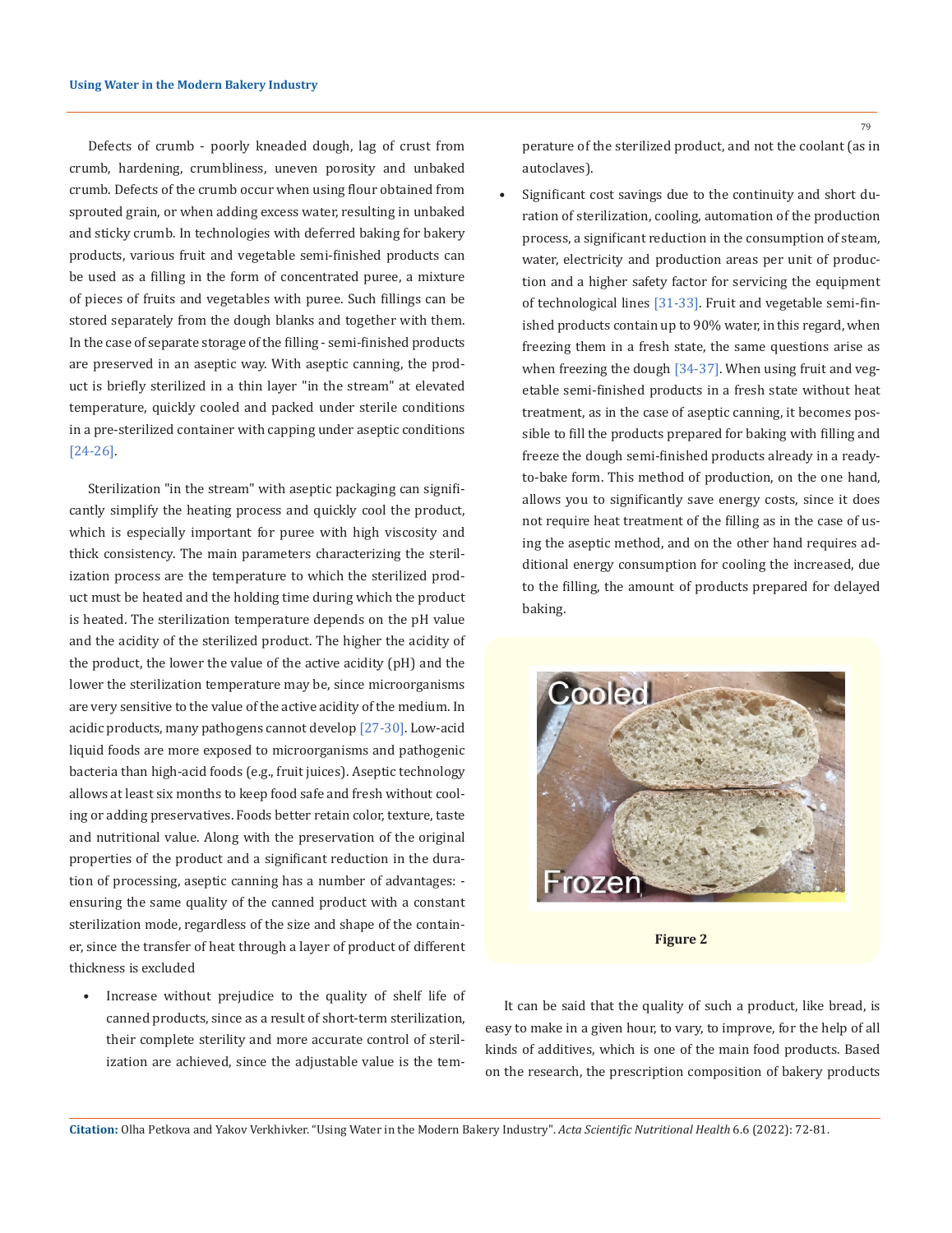and frozen semi-finished products has been improved. The results of research of physico-chemical and structural-mechanical parameters of bread allow us to conclude about the possibility of producing bread from frozen semi-finished products of high quality through the combined use of different types of flour and adjustment of technological parameters.

# **Conclusion**

Thus, water and its quality indicators in the technology of production of bakery products with deferred baking has a great impact on the quality of the finished product - these are issues of the state of water in frozen products; organoleptic, physic - chemical, microbiological parameters, water hardness, its technological parameters and prescription quantity. Shock freezing technology ensures the safety of the quality of the fresh product and does it better than other methods of harvesting and storage. Due to the long shelf life of products, it becomes possible to better plan production and prepare in advance a large number of finished products and semi-finished products, avoiding the need to repeat the preparation every day. Depending on the type of bakery products and the characteristics of the production of finished products of deferred baking, fruit and vegetable filling of aseptic storage or fresh, subjected to the process of deep freezing can be used.

# **Bibliography**

- 1. Ureta MM., *et al.* ["Water transport during bread baking: Im](https://pubmed.ncbi.nlm.nih.gov/30482042/)[pact of the baking temperature and the baking time".](https://pubmed.ncbi.nlm.nih.gov/30482042/) *Food Sci[ence and Technology International](https://pubmed.ncbi.nlm.nih.gov/30482042/)* 25.3 (2019): 187-197.
- 2. Keniyz NV. "Influence of technological parameters on the production of bakery semi-finished products". *Young Scientist* 10 (2010): 150-153.
- 3. Labutina NV. "Technology for the production of bakery products from frozen semi-finished products". Smolensk: Universum (2004): 236.
- 4. Mazur PY. "Water in the technology of making bread". Voronezh: Voronezh State Technical University (2001): 210.
- 5. Keniyz NV. "Determination of the content of free and bound moisture in the test with the addition of cryoprotectants". *Young Scientist* 4 (2014): 187-189.
- 6. Keniyz NV and Sokol NV. "Study of moisture condition in dough with cryoprotectors by means of nuclear-magnetic resonance". *Polythematic Online Scientific Journal of Kuban State Agrarian University* 98 (2014): 416-428.
- 7. Ermosh LG and Berezovikova IP. "Baked products from frozen semifinished items with jerusalem artichoke flour". *Food Processing: Techniques and Technology* 4.27 (2012): 11-17.
- 8. Zhou YG., *et al.* ["Effect of water content on thermal behaviors](https://www.sciencedirect.com/science/article/abs/pii/S0260877409000351)  [of common buckwheat flour and starch".](https://www.sciencedirect.com/science/article/abs/pii/S0260877409000351) *Journal of Food Engineering* [93.2 \(2009\): 242-248.](https://www.sciencedirect.com/science/article/abs/pii/S0260877409000351)
- 9. Keniyz NV and Sokol NV. "Influence of various cryoprotectants on the rheology of dough for semi-finished products". *Young Scientist* 10 (2014): 147-150.
- 10. Korchagin VI., *et al.* "Development of an approach to the selection of multifunctional additives in the production of bakery and flour confectionery products". *Storage and Processing of Farm Products* 8 (1999): 27-29.
- 11. Kitaevskaya SV and Reshetnik OA. "The use of enzyme preparations in the technology of bakery products based on frozen semi-finished products". *Bulletin of the Kazan Technological University* 16.24 (2014): 91-94.
- 12. Kitaevskaya SV and Reshetnik OA. "Biotechnological foundations of the use of cryoresistant microorganisms in baking". Kazan: Kazan State Technological University (2006): 268.
- 13. [Dmitrieva YuV and Andreev AN. "The influence of delayed bak](https://agris.fao.org/agris-search/search.do?recordID=RU2017000450)[ing technologies and the use of improvers on croissant quali](https://agris.fao.org/agris-search/search.do?recordID=RU2017000450)ty". *[Processes and Food Production Equipment](https://agris.fao.org/agris-search/search.do?recordID=RU2017000450)* 3 (2016): 39-47.
- 14. Thania NM., *et al.* ["Consumers' delayed consumption of bakery](https://www.myjafe.com/wp-content/uploads/2020/05/MYJAFE2020-0013.pdf)  [products: Effect on physical and chemical properties".](https://www.myjafe.com/wp-content/uploads/2020/05/MYJAFE2020-0013.pdf) *Journal [of Agricultural and Food Engineering](https://www.myjafe.com/wp-content/uploads/2020/05/MYJAFE2020-0013.pdf)* 1.2 (2020): 1-6.
- 15. Boger VU., *et al.* "Small piece bakery goods production technology based on partially baked semi-finished products". *Food Processing: Techniques and Technology* 1.24 (2012): 14-19.
- 16. Hozová B., *et al.* ["Microbiological and sensory quality of stored](https://pubmed.ncbi.nlm.nih.gov/12108212/)  [croissant-type bakery products depending on external \(sorbic](https://pubmed.ncbi.nlm.nih.gov/12108212/)  [acid\) and internal \(dough, aw value\) conditions".](https://pubmed.ncbi.nlm.nih.gov/12108212/) *Nahrung - Food* [46.3 \(2002\): 144-150.](https://pubmed.ncbi.nlm.nih.gov/12108212/)